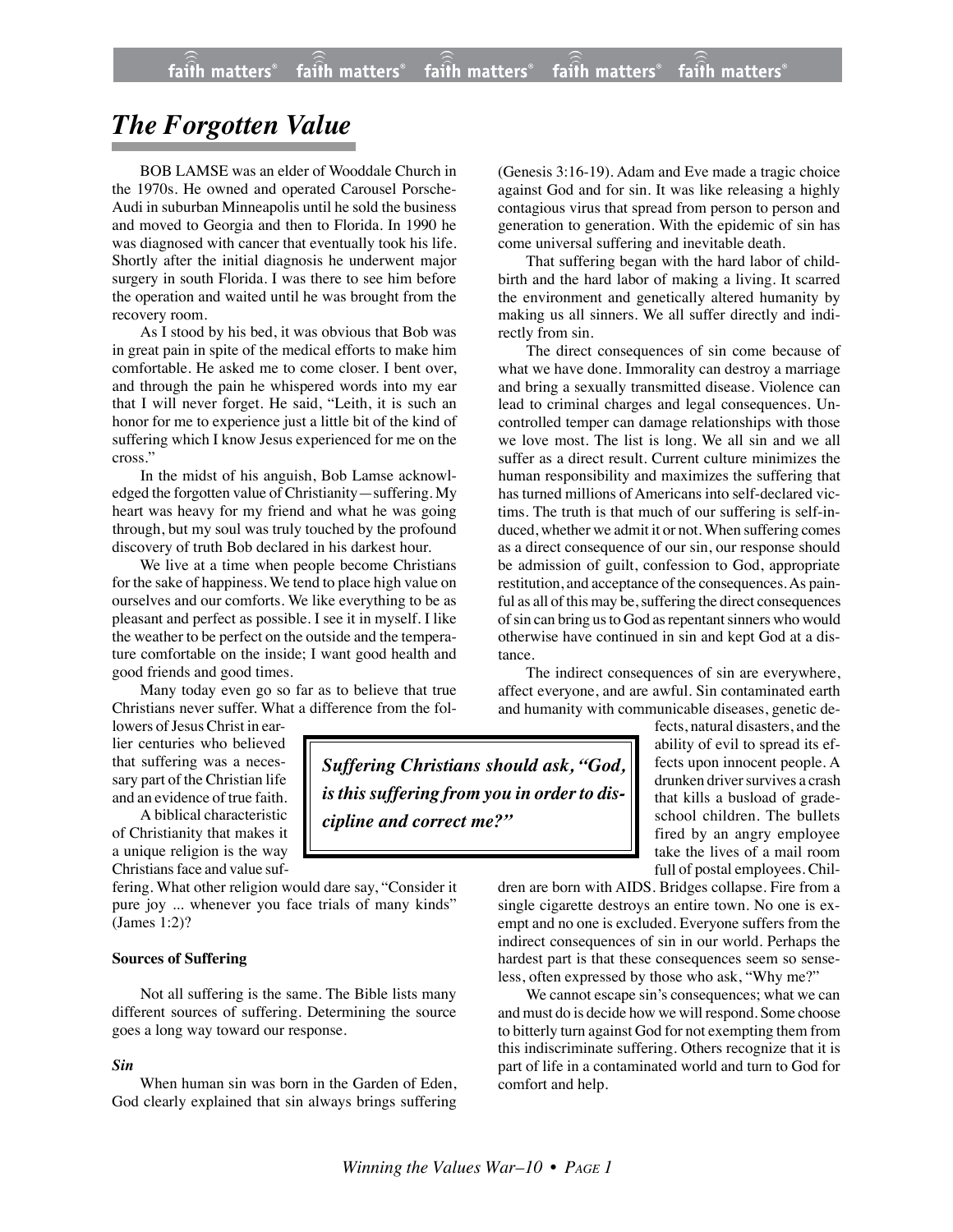#### *Discipline*

A second source of suffering is discipline from God. Hebrews 12:6 gives us God's perspective on this, telling us that "the Lord disciplines those he loves."

To help us understand, God uses the analogy of human parenthood. Good parents discipline their children because they love them. Because God loves us—His children—He disciplines us, and that discipline often comes in the form of suffering. It is not intended to be punishment. It is intended only for correction. If we misbehave and God does not discipline us, that may indicate that we are not truly Christians.

"I'm going to leave my wife," the man told me. I couldn't believe it. This couple had been married for more than twenty years—happily so, I thought. When I asked why, he said, "I want a change. I want to find another woman." He wasn't leaving because his wife had done anything wrong or because there was another woman. He just wanted a change.

I told him this was a bad choice and called on him as a Christian to reconsider and return to his wife. Amazingly, he acknowledged that what he was going to do was wrong. But after he did it, he said, he would confess his sin to God and God would forgive him.

I thought about this man's situation and his solution for his sin for days before settling on what to tell him. He was right about God forgiving him, I concluded. In many ways I didn't like that conclusion. His plan to sin and then to take such manipulative advantage of God's grace seemed incredible. Yet the Bible teaches that when we confess our sins God is faithful to forgive them (1 John 1:9) and that there is no condemnation for those who are Christians (Romans 8:1). Some might doubt that a true disciple of Jesus Christ would plan and follow through on such direct defiance of God's will. But experience tells me that Christians are still capable of great sin and that God's grace can be classified as "outrageous" by human standards. Yes, I concluded, he could directly disobey God's will, confess his sin after the fact, and be forgiven.

But he also needed to hear about God's discipline. If he is a Christian and he deliberately sins, God promises He will discipline him because the Lord always disciplines those whom He loves (Hebrews 12:6). So, he should anticipate suffering to correct him and redirect him as an expression of God's love and commitment to him. On the other hand, if he proceeds with his plan and does not receive discipline from God, he should assume that he is not a Christian. Lack of suffering, of God's discipline in his life, would be a clear indication that he should immediately repent of all sin and accept Jesus Christ into his life in order to become a Christian.

Suffering Christians should ask, "God, is this suffering from you in order to discipline and correct me?" If there is sin, it should be stopped. Under such circumstances every Christian should be grateful for the suffering that proves God's love. If we can't figure out a connection between the suffering and some sin in our life, and if God does not answer our prayer-question, it is appropriate to conclude that our suffering is not intended as divine discipline for a particular sin.

#### *Persecution*

In His Sermon on the Mount, Jesus told of a third source of suffering: "Blessed are those who are persecuted because of righteousness ..." (Matthew 5:10). A Christian will be treated the way Jesus was treated—and that included persecution.

Persecution is suffering because a person is identified with Jesus Christ and because a person does what is right. Some who are persecuted lose their jobs. Some are divorced for righteousness' sake. Millions have died in this century because they were Christians. In fact, there have been more martyrs for Jesus Christ in the twentieth century than in all of previous history combined.

Persecution can take many different forms. Both the Roman Empire in the early centuries and the Soviet Union in the twentieth century persecuted Christians by taking away their children. That can be a horror worse than physical torture and death. Christians have been ordered to deny their faith or their children will be tortured. Christians have been told to renounce Jesus Christ or their children will be taken away from them and raised as atheists.

In preparation for a visit to China I read some of the writings of Jonathan Chao, who is both a fine theologian and a Sinologist. I was somewhat dismayed to read that Christians in the People's Republic of China consider suffering for Christ an essential evidence of true faith. While visiting Dr. Chao in Taipei I asked him how this could be, because it would mean that there are very few true Christians in the United States or Canada. His answer was quick and significant. He said that our Chinese brothers and sisters in Christ would say that Christians in America suffer persecution in their marriages and families. If that is true, this generation's suffering has been great as divorces have become epidemic and prodigal children numerous.

The diagnosis of suffering because of persecution also begins with a prayer-question to God, asking Him if problems we face are a result of our faithfulness to our Lord. The pain is not less if this is true, but there is a realization that we are privileged to remain faithful when the cost is high.

### *Origin Unknown*

Whenever a Christian suffers it is helpful to determine why. Am I a victim of another's sin? Is it because I have done wrong and God is disciplining me? Or am I being persecuted because I have done right?

And what if it is none of the above? Many Christians are like the Old Testament saint Job, who suffered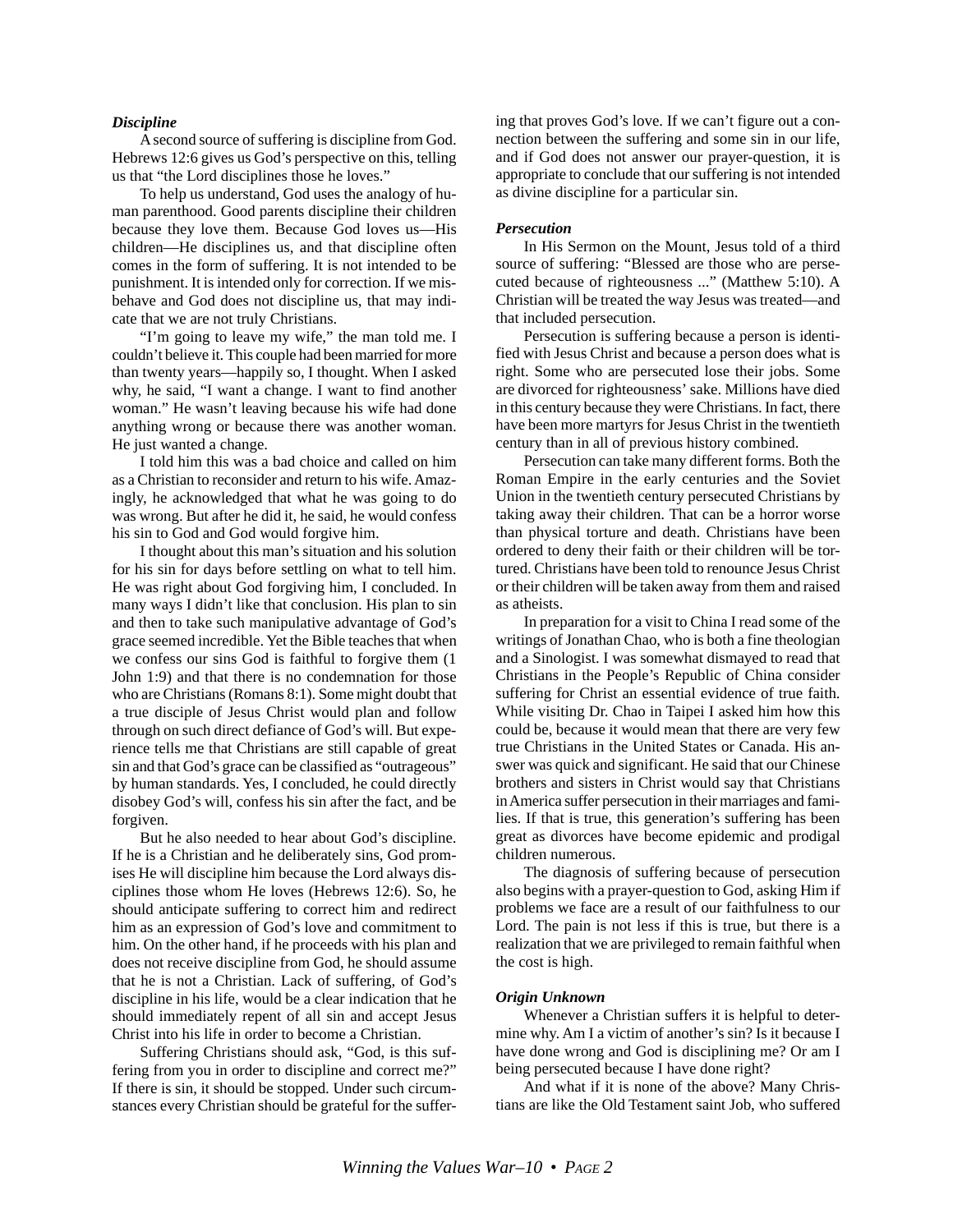severely and never knew why. When we read his famous biography, we learn that Job's troubles resulted because of an extraordinary debate between God and Satan (Job 1). When Satan claims there are no humans who love God and remain faithful to Him unless they get something good in return, God points to Job. That begins a forty-two-chapter biography of misery in which Satan systematically kills Job's children, steals his friends, and destroys his wealth, prestige, power, and health. Job's sufferings are legendary, but he never gives up on God. What is most amazing is often overlooked: Job never knew why he was suffering. God knew. Satan knew. We know. But Job never found out. There was a reason, but it was never made known to Job.

If we cannot pinpoint the source as sin, discipline, or persecution, then we must consider our suffering as of unknown origin. The Bible calls on Christians to do what seems impossible when we face such suffering: to rejoice (James 1:2)! Our joy is not in the pain but in the confidence that God uses such suffering to accomplish great good in our lives.

Think about it. Are not the most important lessons in life more often learned in pain than pleasure? Ask almost any Christian when he or she most significantly experienced the power and presence of God. The vast majority will say it was when suffering from a broken relationship, deep disappointment, physical illness, or other pain. I've not heard of people learning the greatest lessons of life and coming closest to God when winning the lottery or sleeping late on a day off.

Even unknown suffering can have its positive purpose.

#### **Values of Suffering**

Christians dare to go beyond endurance of suffering to actually value suffering. We can see and experience good in the pain that others passionately avoid.

#### *Sharing the Experience of Jesus*

The value of sharing the suffering experience of

Jesus is one of the most wonderful and unusual values of the Christian life. It is what Bob Lamse talked about from his hospital bed. Romans 8:17 explains that "if we are children, then we are heirs—heirs of God and co-heirs with Christ, if indeed we share in his sufferings in order that we may also share in his glory."

There is a solidarity of suffering that brings and binds people together like little else. It is the comradeship of men and women who have experienced war or cancer or

unemployment or the death of a loved one.

If I talk about a suffering I have never experienced, those who have suffered immediately can tell. No matter how graphically I describe the pain of cancer or the disappointment of a divorce, they know I speak from observation, not from personal experience. If I share my own suffering, I may stumble in my description of losing a job or the death of my father, but any who have traveled those roads know I have traveled them too.

Jesus suffered for us. We can never fully know the horror of His acceptance of human sin and the consequence of death by crucifixion. But those who suffer great pain connect with Jesus in a way that others cannot.

The value is not in the suffering but in what the suffering does: It makes us one with Jesus.

#### *Anticipating the Future*

Romans 8:18 says that "our present sufferings are not worth comparing with the glory that will be revealed in us." To grasp the meaning of this, imagine an oldfashioned scale—a fulcrum in the middle, a rod across the top, and a tray on either side hanging from chains. On one side of the scale is present suffering. On the other side is future pleasure. It's overwhelmingly lopsided. No matter how great today's suffering, it is outweighed more than a thousand to one by the glory, thrill, and excitement of future victory guaranteed by God.

Perhaps it is somewhat like the pain of childbirth, the strain of an athlete in competition, or the fear of the soldier in battle. The mother-to-be knows that after the pain comes the baby, and she's worth it. The athlete faces the strain with his eyes on the prize. The soldier endures the fear with the final victory in mind.

Today's suffering is never easy, but someday we'll look back from heaven's perspective and say, "It was all worth it."

## *Evidence of Christianity*

In words a non-Christian can never understand, Peter wrote, "However, if you suffer as a Christian, do not be ashamed, but praise God that you bear that name" (1 Peter 4:16).

> I think of American POWs and hostages who, in the midst of terrible abuse and torture and even death, never renounced their country. They suffered because they were Americans and were proud to do so.

Suffering because we bear the name of Jesus has far greater value, for such suffer-

ing proves we are Christians.

When the Romans tried to eliminate the early Christians from their empire, they did horrible things: they

*teed by God.*

*No matter how great today's suffering, it is outweighed more than a thousand to one by the glory, thrill, and excitement of future victory guaran-*